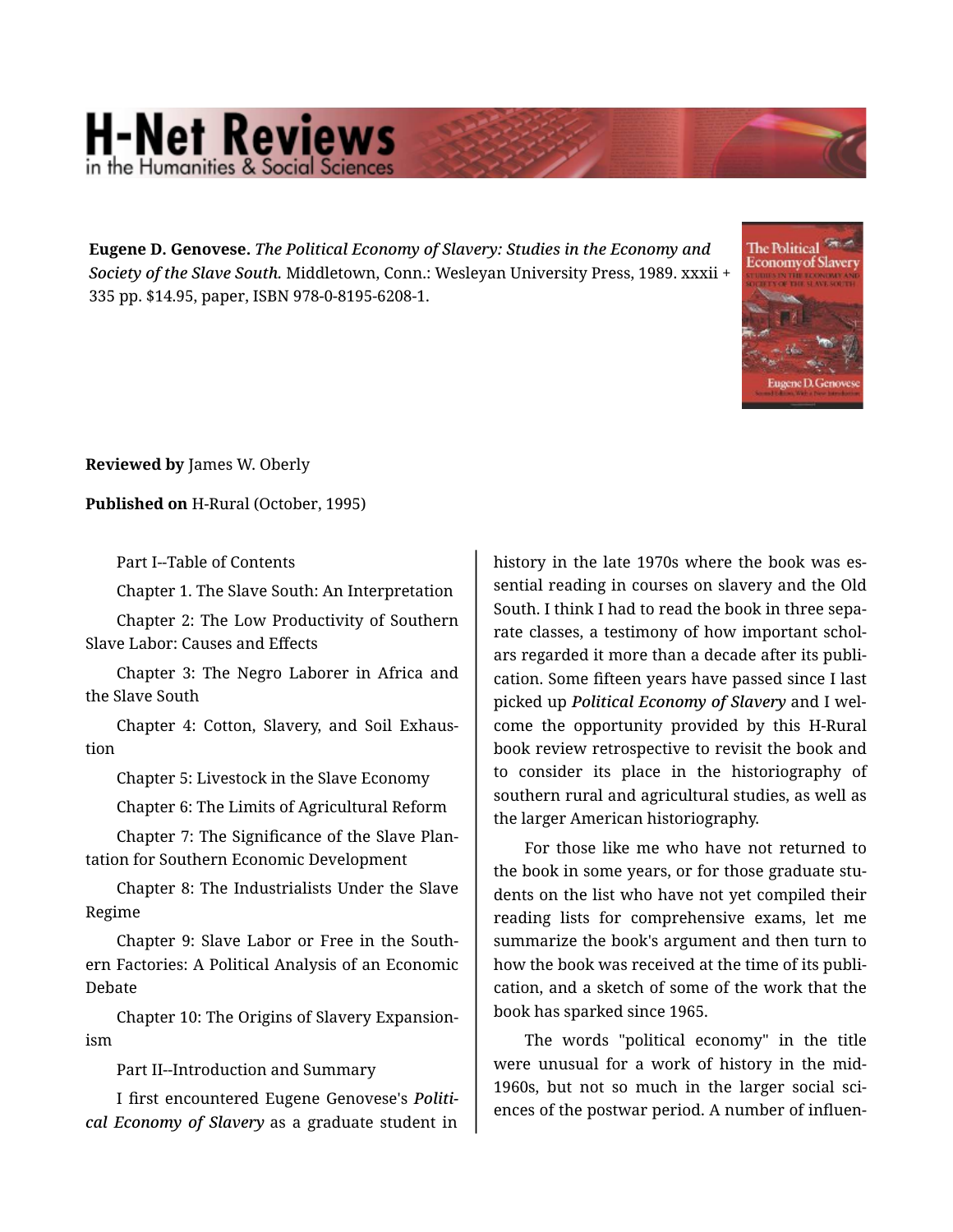tial Marxist thinkers published theoretical studies about the transitions to capitalism from preceding systems. In the United States, their work was led by the economist Paul Baran and his associates at the *Monthly Review*. The central tenet of these Marxists was that capitalism was a system where labor itself was a commodity available for rent in the market, shorn from earlier systems of recipro‐ cal rights and responsibilities. It is within this un‐ derstanding of capitalism that Genovese defined the Old South as pre-capitalist and pre-bourgeois. By definition, the slave could not sell his or her la‐ bor in the market, and instead was at the mercy of an owner. As only sketched in *Political Econo‐ my of Slavery* (and fully elaborated in *Roll, Jor‐ dan, Roll*), the Old South was pre-capitalist be‐ cause of the system of rights and responsibilities that the slaveholders built. By "political economy," Genovese also explained that he meant the "eco‐ nomic aspect of a society in crisis." (p. 3) The in‐ terpretation set forth in *Political Economy of Slav‐ ery* was that a master class of planters construct‐ ed an economy of slave-based agriculture and, as practiced on the plantations of the South, the sys‐ tem precluded any improvement in productivity. The slave system could only maintain itself by ex‐ tensive, not intensive growth, in other words, by expanding onto new lands, either in the West, or possibly into the Caribbean. The Slave South was thus a region that fell further behind the North and bourgeois Europe in terms of economic devel‐ opment; efforts to reform the system's agricultur‐ al techniques failed, as did various efforts to di‐ versity slave production into manufacturing. This systemic failure of the Old South led to the politi‐ cal crisis of secession and war familiar to every student of American history. Only on the"assumption that men may agree to commit suicide" (p. 267) could the master class of the Old South agree to compromise with the antislavery North.

The heart of the problem for the Slave South was the nature of slavery itself. The system kept its black workers ignorant, resentful, and unpro‐

ductive. Reform was impossible under slavery and so the planters from the older areas like the Tidewater chose to sell what became surplus slave labor to the planters in the Cotton Belt. Gen‐ ovese provides detailed chapters in *Political Econ‐ omy* on this topic of inefficient slave labor dealing with "soil exhaustion," the care or actual mishan‐ dling of livestock, and the overall failure of south‐ ern agricultural reformers. After several chapters on the failure of southern industry to grow, devel‐ op, and serve the home market, Genovese con‐ cluded the book by returning to the topic of Civil War causation with a stirring chapter on the crisis of the 1850s and how the South's aggressive need to expand into the western territories brought on the Republican reaction and ultimately secession and war.

Genovese ended the book with a "Note on the Place of Economics in the Political Economy of Slavery." This addendum was a careful look at the work of Alfred Conrad and John Meyer and their 1958 article "The Economics of Slavery in the Ante Bellum South" that sought to use capital account‐ ing theory to estimate the profitability of slavery. Their work may very well be considered the be‐ ginning of the "new economic history" or "clio‐ metrics." Aside from a few quarrels with their un‐ derlying assumptions (the best of which was Gen‐ ovese's dry observation that Conrad & Meyer somehow thought that mules were "self-reproduc‐ ing."), the central point of the postscript was to challenge the connection between strict profitabil‐ ity and the crisis of the Union. Genovese insisted that "Great social transformations do not come about as a result of popular income accounting. An accurate knowledge of profit or loss will not tell us much about the origins of the secession cri‐ sis." (p.282)

## Part III--How the book was initially received

By the time I encountered the book, Genovese had already published much of what he promised in what must have seemed at the time in 1965, an audacious introduction. Let me quote the intro‐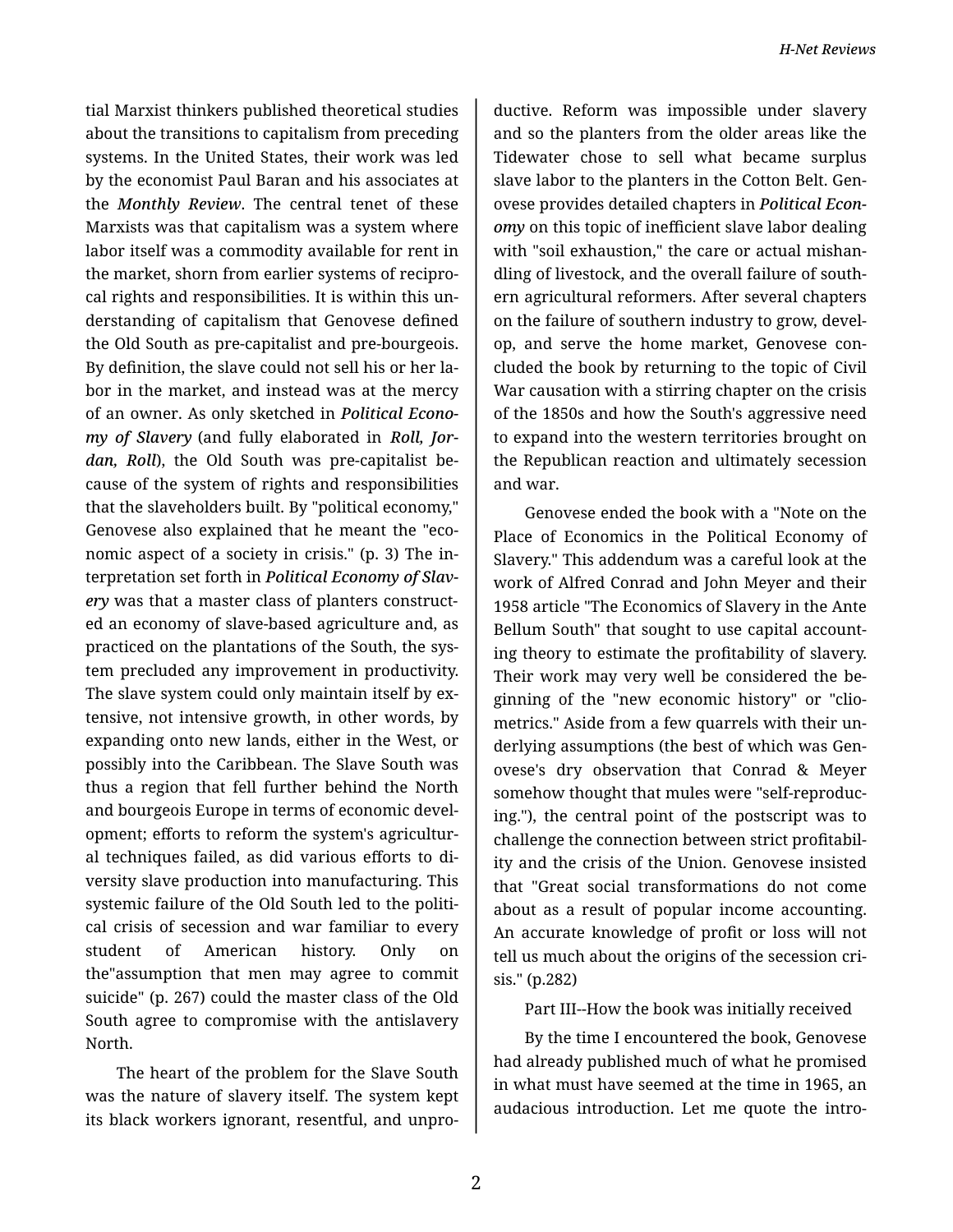duction in which Genovese gave his publishing plans with my inserts in brackets [ ] of the result‐ ing titles and publication dates:

"The generalizations presented in this first study require considerable elaboration and de‐ fense, which the following studies only begin to offer. I do, however, plan to submit several vol‐ umes after this one. In my study of George Fitzhugh, "The Logical Outcome of the Slavehold‐ ers' Philosophy" [*The World the Slaveholders Made*, 1969] which is almost finished, I shall de‐ velop the ideological side of the argument. Also well under way is a study of rebelliousness and docility in the Negro slave, "Sambo & Nat" [*Roll, Jordan, Roll*, 1974], which will treat an important part of the story that had to be neglected here. Fi‐ nally, I expect to submit, in what form I am not yet sure, extensive studies of the planters and the middle- and lower-class whites" [ "Yeoman Farm‐ ers in a Slaveholders' Democracy," in *Agricultural History*, 1975 ].

This audacity was not lost on reviewers at the time. Let me discuss a few of the many reviews of *Political Economy of Slavery*, almost all of whom realized immediately that they had a major inter‐ pretative work before them that challenged much of the professions's orthodoxy about the nature of slavery and the South. The *Journal of American History* asked Joe G. Taylor of McNeese State to re‐ view the book and he found it "disappointing" and filled with assertions with which "almost all histo‐ rians will quarrel." In sum, Genovese had written a book such that "its few virtues are far out‐ weighed by its many faults." Although Taylor en‐ gaged in some not so-subtle red-baiting of the au‐ thor, it is interesting that the main feature of the book that angered him was the assertion that the planters were a master class who ruled both slaves and non-slaveholding whites alike. This was an assault on the scholarship of Frank Owsley and reviewer Taylor fairly sputtered at Genovese's citation of an obscure article in the *Journal of Negro History* as a sufficient refutation

of Owsley's "yeoman thesis" that the non-slave‐ holding whites tolerated neither political nor eco‐ nomic domination by the planters. In the *Ameri‐ can Historical Review*, Carl Degler (then of Vassar College) offered a more subtle review, but one that still focused on the planters as a self-con‐ scious ruling class who preferred economic back‐ wardness to Yankee rule. And while Degler seemed persuaded that slavery did retard the South's economic development, he, too, could not overcome his skepticism about the ability of the planters to rule as a class. While not such a de‐ fender of the non-slaveholding whites as Owsley and Taylor, Degler pointed out that a racial soli‐ darity of all whites explains more of the history of the Old South perhaps then the class rule of the planters.

Other reviewers focused less on the question of whether the planters were the leaders of a class or a race. Melvin Drimmer of Spelman College, re‐ viewing the book in the *William and Mary Quar‐ terly*, was unpersuaded by Genovese's contention that slavery was unprofitable and in the Tidewa‐ ter region, and thus maintained only by the do‐ mestic slave trade to the southwest. Drimmer was also unpersuaded by Genovese's dissent from the work of economists Conrad and Meyer and chal‐ lenged the notion that the Old South faced an eco‐ nomic crisis due to a lack of capital accumulation. If Conrad and Meyer were correct in their argument that slavery was an economically rational system, no matter how inhuman, then there could not have been a crisis of the political economy in 1860. The most friendly review that I encountered was provided by L.S. Curtis of Washington Univer‐ sity, who reviewed the book for the *Journal of Ne‐ gro History*. He did support Genovese's argument that the southern planters ruled as a self-con‐ scious class as much as leaders of the white race. Moreover, Curtis agreed with Genovese that the question of the profitability of slavery had been cast too narrowly by economists and that the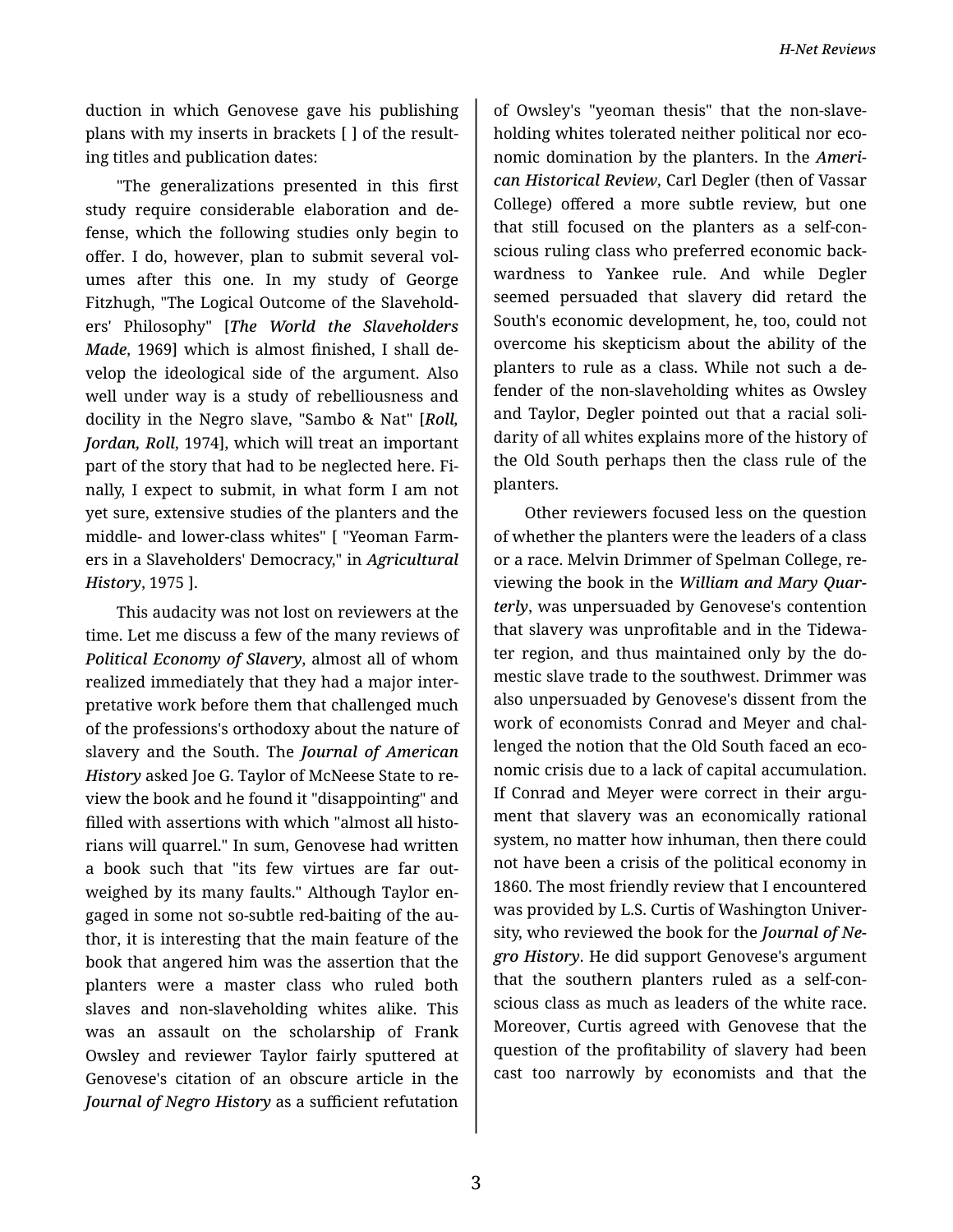*H-Net Reviews*

slave system would not rise or fall on the rate of return on invested capital in land and slaves.

And what did the review in our own *Agricul‐ tural History* say, the journal in which some of the arguments of *Political Economy* first appeared? Lary Gara wrote the review and for the most part ignored what the book had to say about agricul‐ ture in the South and the limits of agricultural re‐ form. Instead, Gara concentrated on the arguments about Civil War causation.

I found it interesting in revisiting *Political Economy of Slavery* and the reviews of the book, how often Genovese used his book to attempt to rehabilitate the work of Ulrich B. Phillips, and how nearly every book reviewer at the time chose to overlook this line of thought. *Political Economy* has an inscription quoting Phillips' line that slav‐ ery "was less a business than a life; it made fewer fortunes than it made men." Genovese was for some time a one-person committee trying to con‐ vince historians of the rightful place of Phillips in American historiography, but the effort has large‐ ly been a failure. Phillips is hardly read at all to‐ day, and when students do encounter him, it is largely with a shudder at his books "dedicated to the master race."

## Part IV--How the book has fared

*Political Economy of Slavery* was written at a time when the history of slavery was largely coterminous with the late antebellum period. One of the significant movements in the historiography of American slavery has been the development of a stronger sense of chronology, in short, the awareness that the slave system grew and devel‐ oped over nearly two centuries. One of the strengths of Genovese's work is that he did project a sense of change over time, or to be more accu‐ rate, a sense of how the Old South was frozen in a pre-modern system within a larger dynamic and changing capitalist world. *Political Economy* de‐ scribed a ruling class that was afraid to change, and incapable of change. Any sort of change in the master-slave relationship would have under‐

mined the dominance social position of the planters. Indeed, Genovese's word "hegemony" in‐ dicates what was at stake for the planters.

It is my reading of the literature published over the last thirty years that the history of slavery in the South now takes into account a much keener sense of how the system changed over time, and how greatly it differed by region and type of commodity produced. Still, so much of the literature has been concerned with the big issues that Genovese raised and defined in 1965: class leadership vs. white supremacy; economic back‐ wardness vs. rational allocation of resources; and the labor struggle on the plantations. It is in this sense that *Political Economy of Slavery* remains essential reading because of the questions that it raised for other historians (and its author) to pur‐ sue.

The most famous challenge to Genovese's view of the planters as a self-conscious ruling class was James Oakes' 1982 *The Ruling Race*. This review is not the best place to review the scholar‐ ly differences between the arguments in *Political Economy* and those in *Ruling Race*. In Oakes' view, reform and change were possible and the history of the Old South was one in the nineteenth century of evolution toward a liberal polity, but one where racial dominance (rather than class dominance) was the defining feature. In a similar vein, it is worth briefly noting that Genovese's fi‐ nal chapter on the political crisis of the 1850s has been followed by an enormous amount of scholar‐ ship, mainly about the emergence of a Republican antislavery opposition, but also on the develop‐ ment of southern consciousness. The work of William Freehling and others has shown that the roots of secession ran very deep in the South, and long preceded any sort of general economic crisis of the South in the few years before the Civil War.

Some of the most interesting work on the eco‐ nomic history of the plantations has been written by labor historians who have taken seriously the notion of class struggle and have tried to interpret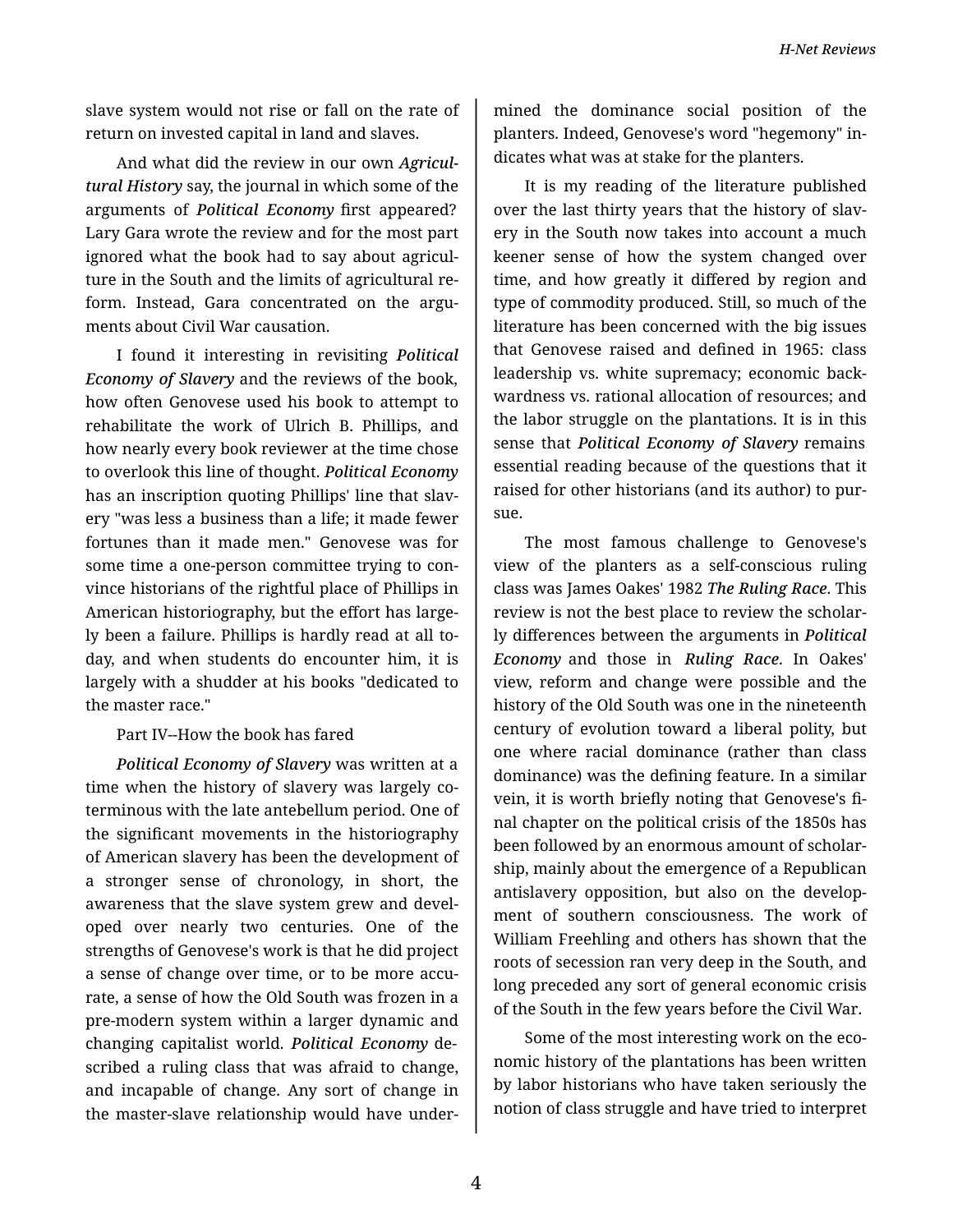the plantation as an arena of labor conflict. That scholarship is readily accessible in the 1993 an‐ thology *Cultivation and Culture*, edited by Ira Berlin and Philip Morgan. The labor historians writing on the nature of work on the plantation very much build on Genovese's work by insisting in a careful examination of the crop production process and also on how production changed over time. Their work has made us aware that the South, never mind the plantation complex in the Atlantic economy, was very diverse. The labor re‐ quirements differed greatly from sugar to rice to cotton, and to tobacco and food crops. The analy‐ sis of the struggle over work rules and routines is reminiscent of the best in the new labor history writing about struggle on the "shop floor." Again, the contributors in *Cultivation and Culture* re‐ mind readers that the slave regime changed over the course of the nineteenth century as regions matured. Most remarkable is what some of the authors acknowledge as the emergence of a "peas‐ ant" economy throughout the Americas on the plantations that the slaves ran for their own bene‐ fit, with the grudging acceptance by the owners.

The work of Robert Fogel, his colleague Stan‐ ley Engerman, and a host of other economists since the publication of *Political Economy of Slav‐ ery* has far extended the initial theoretical under‐ standing of the economics of slavery that Conrad and Meyer began in 1958. Starting with the con‐ troversial *Time on the Cross* (1974), and continu‐ ing more fully in the multi-volume project *With‐ out Consent or Contract* (1987-93), Fogel and his associates have done much to dispute Genovese's argument that the Old South was in any sort of economic crisis in the antebellum period. The question of the profitability of slavery is certainly settled (even if it is irrelevant as Genovese main‐ tained), but more important, the cliometricians have shown that the slave system was quite flexi‐ ble and responsive to changing prices. Perhaps this is most evident in the ability of the overall slave system to allocate slave labor to different enterprises depending on commodity prices. At

times of low agricultural prices, more slave labor was rented out to non-farm enterprises, and when higher prices returned (especially after the low cotton prices of the early 1840s), slaves went back to the fields where their labor would earn the highest return.

Fogel and Engerman have spent much of the past two decades developing the concept of a high labor productivity by slaves on the plantation, quite to the contrary of the argument that Gen‐ ovese put forth in *Political Economy*. Again, con‐ trary to the ideas advanced in *Political Economy*, the economic historians find evidence of a consid‐ erable division of labor on the plantations, espe‐ cially the gang system. Fogel finds that the irony of slavery is that the system's genuine evil was linked to its efficiency. The crisis of political econ‐ omy, as I read Fogel, was in the North, which col‐ lectively decided in the 1850s that continued sub‐ mission to southern political demands was intol‐ erable.

In thinking about this review, I returned to my old (and yes, yellowed) notes about *Political Economy of Slavery*. One cryptic note I wrote to myself read "Genovese--restatement of Olmsted." (Truth in reporting time: I took that note in a 1977 class at the University of Rochester class cotaught by Genovese and Stanley Engerman). My reference to "Olmsted" is to the work of Frederick Law Olmsted, the landscape architect, who was also for a brief time the agricultural correspon‐ dent of the *New York Times* with the assignment to visit the South on and report for a northern au‐ dience about the workings of the plantations. *Po‐ litical Economy of Slavery*, I was surprised to learn on my current reading of the book, has al‐ most no references to Olmsted. Genovese cites with qualifications the views of the English economist (actually, political economist) John Cairnes, who wrote disapprovingly about American slavery during the Civil War. Cairnes provided a pithy summary of the economics of slavery with his phrase that slave labor was "wanting because it is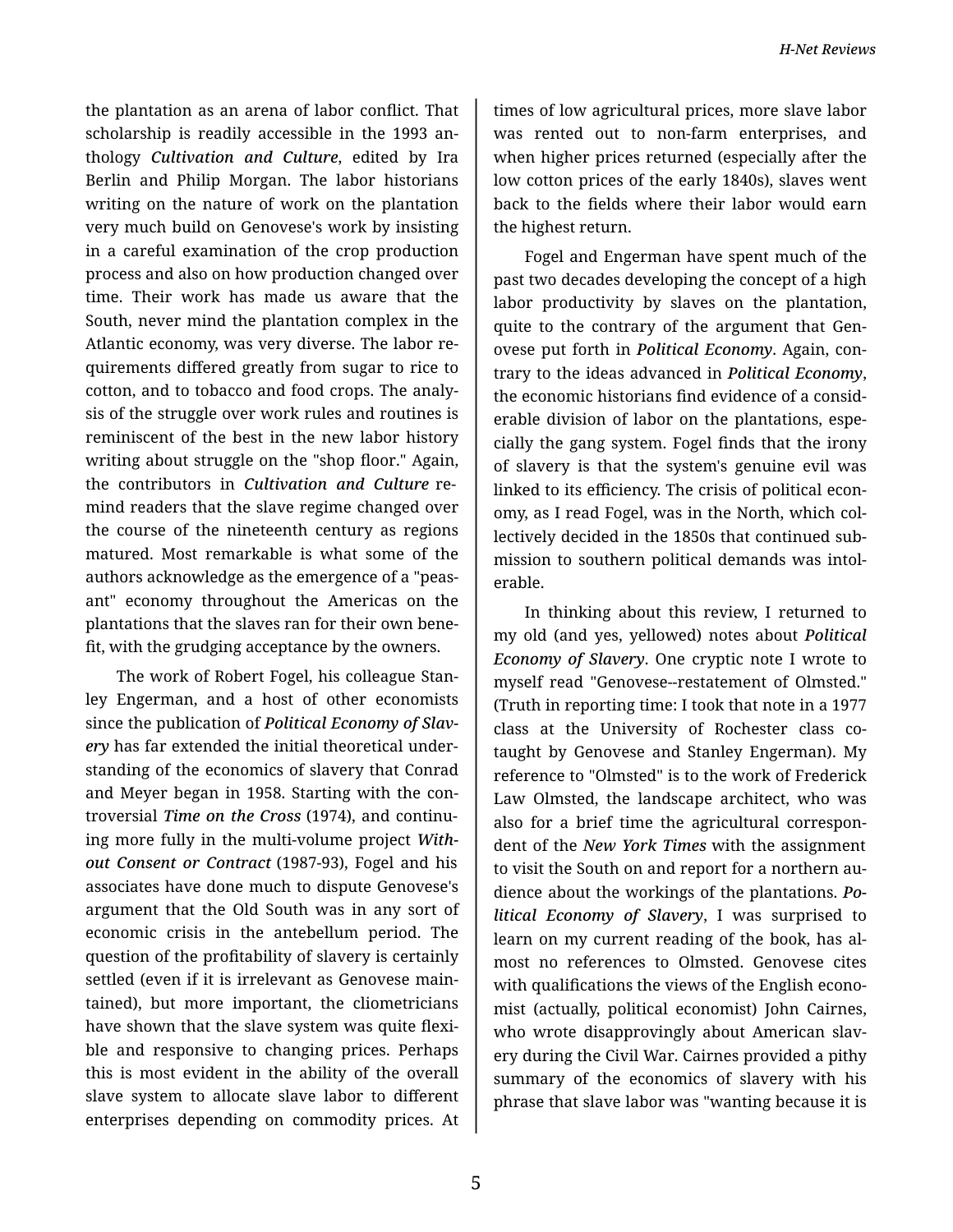given reluctantly." In turn, Cairnes wrote his eco‐ nomic analysis of slavery while sitting in London reading the works of Frederick Law Olmsted, par‐ ticularly, the latter's *Journey to the Seaboard States*, so I think I understand why I connected Genovese to Olmsted. Thanks to the work of the editors at the Frederick Law Olmsted Papers, we now know more about Olmsted's travels in the 1850s than did writers before 1981, when the edi‐ tors published the correspondence that under‐ girded *Seaboard Slave States*. This is literally a case of "more is less" since the amazing thing about Olmsted is that he spent almost no time on plantations, visiting only three during his lengthy travels, and then seeing them during slack times. I still think it is fair to say that Genovese reformu‐ lated and updated the Seward-Cairnes-Olmsted abolitionist economic critique, and that it is also fair to think of the continuing exchange between Genovese and Fogel as a long-running commen‐ tary on the nature of both bourgeois society and slave society.

## Part V--Conclusion: the legacy of *Political Economy of Slavery*

This is a book that does deserve to be read by today's graduate students. It represents an inter‐ pretation that combines extensive research and learning with a compelling explanation for what is always a main challenge for American histori‐ ans, why the Civil War broke out when it did. The issues that Genovese raised or engaged in 1965, class over race, the economic viability of the planters, and the nature of work on the planta‐ tions have remained central concerns for writers on the Old South ever since. A check of *Social Sci‐ ence Citation Index* shows that the book is still ex‐ tensively cited by scholars writing in different fields. What better testament to the lasting power of the book than to continue to be read, cited, and extended?

Historians today may not accept Genovese's argument that the political economy of the Old South was in crisis in 1860, but they are far more

likely than they were in 1964 to accept his notion that the conflict that erupted into warfare in 1861 was one between rival social systems, and not just the result of the bumbling generation. It is also representative of a very creative time in the writ‐ ing of American history, a time when one of the central moral questions of the day--the civil rights question-- also fully engaged the work of Ameri‐ can historians.